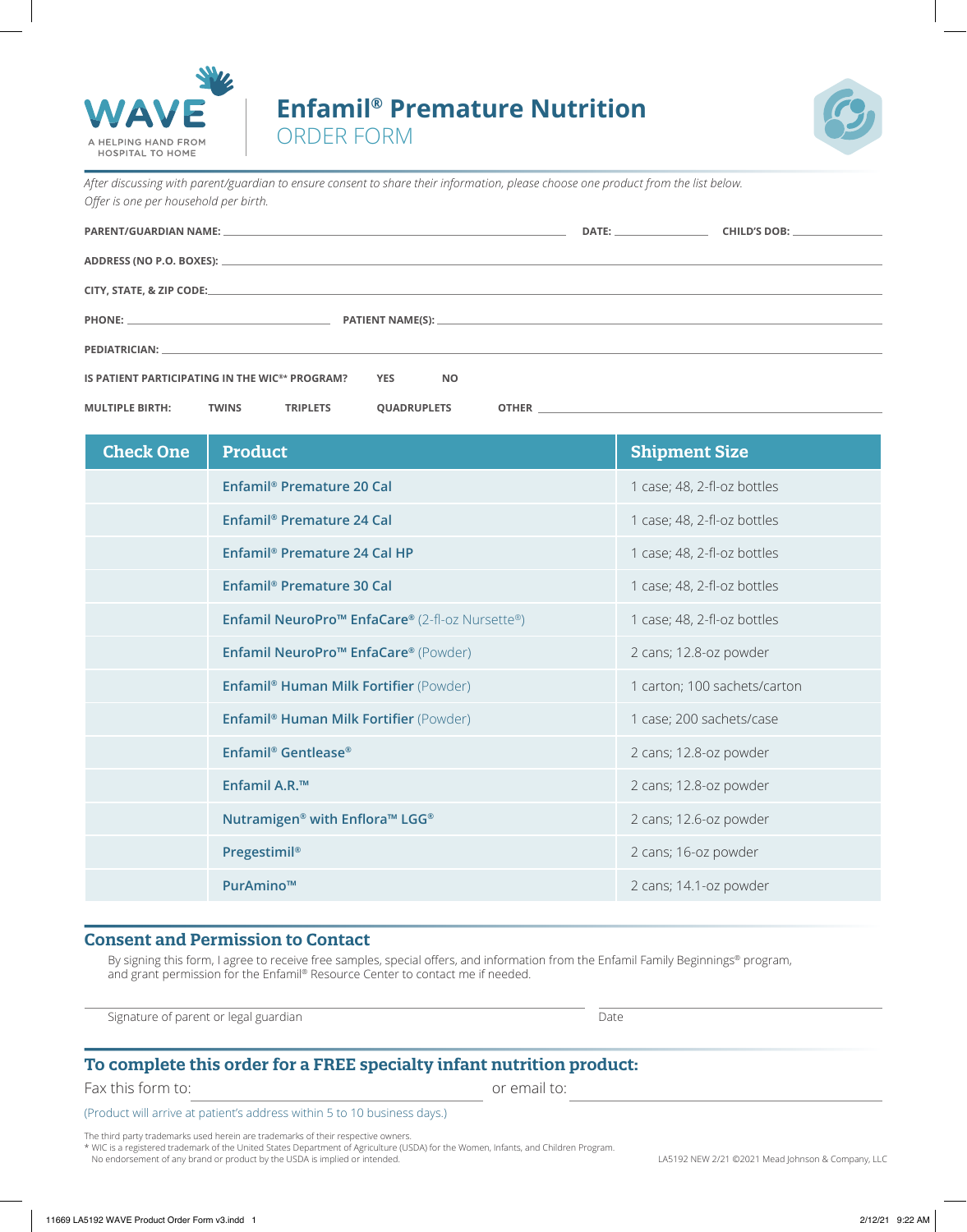

**Nutrition Care Plan for Going Home**

DISCHARGE FORM



| Please provide this completed form to your pediatrician. |  |                                                                                                                                                                                                                                |  |                                                                                                                                                                                                                               |  |  |
|----------------------------------------------------------|--|--------------------------------------------------------------------------------------------------------------------------------------------------------------------------------------------------------------------------------|--|-------------------------------------------------------------------------------------------------------------------------------------------------------------------------------------------------------------------------------|--|--|
| <b>PATIENT NAME:</b>                                     |  | <u>ров: политический различный совмещений различный различный различный ров: политический различный различный ра</u>                                                                                                           |  |                                                                                                                                                                                                                               |  |  |
|                                                          |  |                                                                                                                                                                                                                                |  |                                                                                                                                                                                                                               |  |  |
| <b>Weight and Growth</b><br>W                            |  |                                                                                                                                                                                                                                |  |                                                                                                                                                                                                                               |  |  |
|                                                          |  | Discharge Weight: ______________ grams Discharge Length: _______________ cm                                                                                                                                                    |  | Head Circumference: ________________________ cm                                                                                                                                                                               |  |  |
| <b>Adequate Nutrition and Assessment</b>                 |  |                                                                                                                                                                                                                                |  |                                                                                                                                                                                                                               |  |  |
|                                                          |  |                                                                                                                                                                                                                                |  |                                                                                                                                                                                                                               |  |  |
|                                                          |  |                                                                                                                                                                                                                                |  |                                                                                                                                                                                                                               |  |  |
| Risk Assessment: D Low D Medium D High                   |  |                                                                                                                                                                                                                                |  |                                                                                                                                                                                                                               |  |  |
|                                                          |  | Notes: http://www.com/communications/communications/communications/communications/communications/communications                                                                                                                |  |                                                                                                                                                                                                                               |  |  |
|                                                          |  |                                                                                                                                                                                                                                |  |                                                                                                                                                                                                                               |  |  |
|                                                          |  |                                                                                                                                                                                                                                |  |                                                                                                                                                                                                                               |  |  |
| <b>Volume of Intake</b>                                  |  |                                                                                                                                                                                                                                |  |                                                                                                                                                                                                                               |  |  |
|                                                          |  |                                                                                                                                                                                                                                |  |                                                                                                                                                                                                                               |  |  |
|                                                          |  |                                                                                                                                                                                                                                |  |                                                                                                                                                                                                                               |  |  |
|                                                          |  |                                                                                                                                                                                                                                |  | Special Diet Needs: Special Diet Needs: Special Diet Netsley Halal Diet Netsley Other: Special Diet Needs: Special Diet Needs: Special Diet Needs: Special Diet Needs: Special Diet Netsley Special Diet Netsley Special Diet |  |  |
|                                                          |  |                                                                                                                                                                                                                                |  |                                                                                                                                                                                                                               |  |  |
|                                                          |  |                                                                                                                                                                                                                                |  |                                                                                                                                                                                                                               |  |  |
|                                                          |  |                                                                                                                                                                                                                                |  |                                                                                                                                                                                                                               |  |  |
|                                                          |  |                                                                                                                                                                                                                                |  |                                                                                                                                                                                                                               |  |  |
| <b>Equipment</b>                                         |  |                                                                                                                                                                                                                                |  |                                                                                                                                                                                                                               |  |  |
|                                                          |  |                                                                                                                                                                                                                                |  |                                                                                                                                                                                                                               |  |  |
|                                                          |  |                                                                                                                                                                                                                                |  |                                                                                                                                                                                                                               |  |  |
|                                                          |  | Tools: The contract of the contract of the contract of the contract of the contract of the contract of the contract of the contract of the contract of the contract of the contract of the contract of the contract of the con |  |                                                                                                                                                                                                                               |  |  |
| Notes: _                                                 |  |                                                                                                                                                                                                                                |  |                                                                                                                                                                                                                               |  |  |
|                                                          |  |                                                                                                                                                                                                                                |  |                                                                                                                                                                                                                               |  |  |
|                                                          |  |                                                                                                                                                                                                                                |  |                                                                                                                                                                                                                               |  |  |
|                                                          |  |                                                                                                                                                                                                                                |  |                                                                                                                                                                                                                               |  |  |
|                                                          |  |                                                                                                                                                                                                                                |  |                                                                                                                                                                                                                               |  |  |
| <b>Feeding Recommendation Summary</b>                    |  |                                                                                                                                                                                                                                |  |                                                                                                                                                                                                                               |  |  |

This special nutrition plan has been chosen for your baby by the hospital team. Experts agree that an individualized approach should be used, but preterm infants may beneft from extra nutrients after discharge until up to one year corrected age.<sup>1</sup> Growth within the frst year is very important for lifelong health. Talk to your doctor before making any changes to your baby's feeding plan.

Date:

#### **Signature of NICU Healthcare Professional (MD, PA, NP, RD):**

Phone: Email:

**Reference: 1.** Lapillonne A. Feeding the preterm infant after discharge. In: Koletzko B, Poindexter B, Uauy R, eds. *Nutritional Care of Preterm Infants: Scientifc Basis and Practical Guidelines (World Rev Nutr Diet, Volume 110).*1st ed. Basel, Switzerland: Karger; 2014:264-277. ©2020 Mead Johnson & Company, LLC LA5128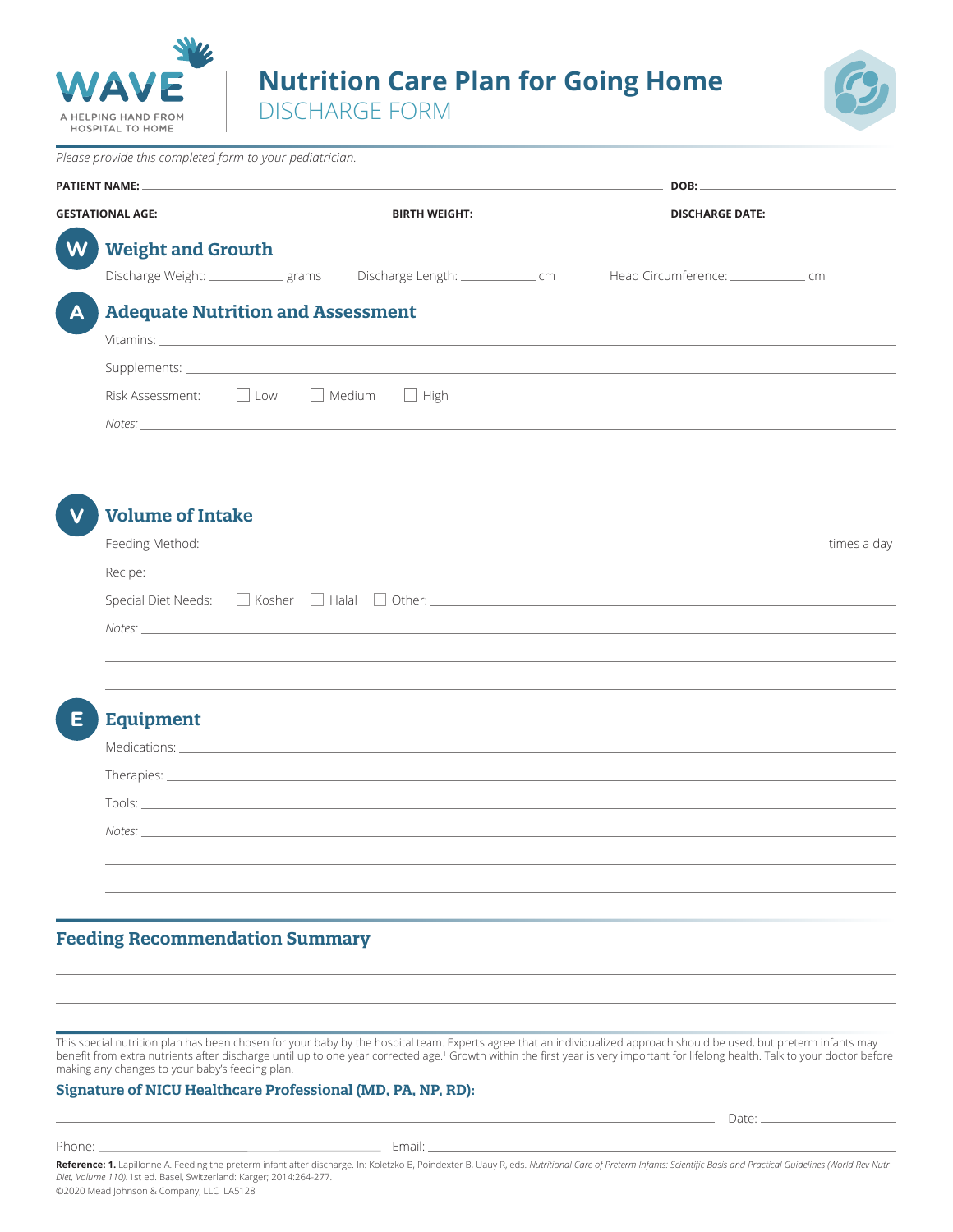

# **NICU Graduate Discharge**  LETTER

Dear Name of Parent(s)/Caregiver(s) / Discharge planner fills in,

**Congratulations!** Name of Baby / Discharge planner fills in is graduating from the NICU! During our time together, we have provided nutrition to support the growth and development of your baby. We want to continue to help you provide the special nourishment your baby needs as you head home.

Preterm infants need extra nutritional support, even past discharge, to continue supporting their growth and brain development. **That's why it's important to keep giving your baby special nutrition they need as you transition from the NICU to home.** The WAVE program can help you do just that! A neonatologist developed the WAVE program to help families with preterm infants like yours with insights and tools to help maintain and track growth.

In your baby's NICU discharge form included in your discharge folder, you will see a plan for their nutrition moving forward. This plan shares the equipment and specialty infant nutrition to help you continue supporting your baby's growth and development.

We look forward to supporting your baby's growth, even past discharge!

Sincerely,

Name of Neonatologist / Discharge planner fills in

Name of Hospital / Discharge planner fills in